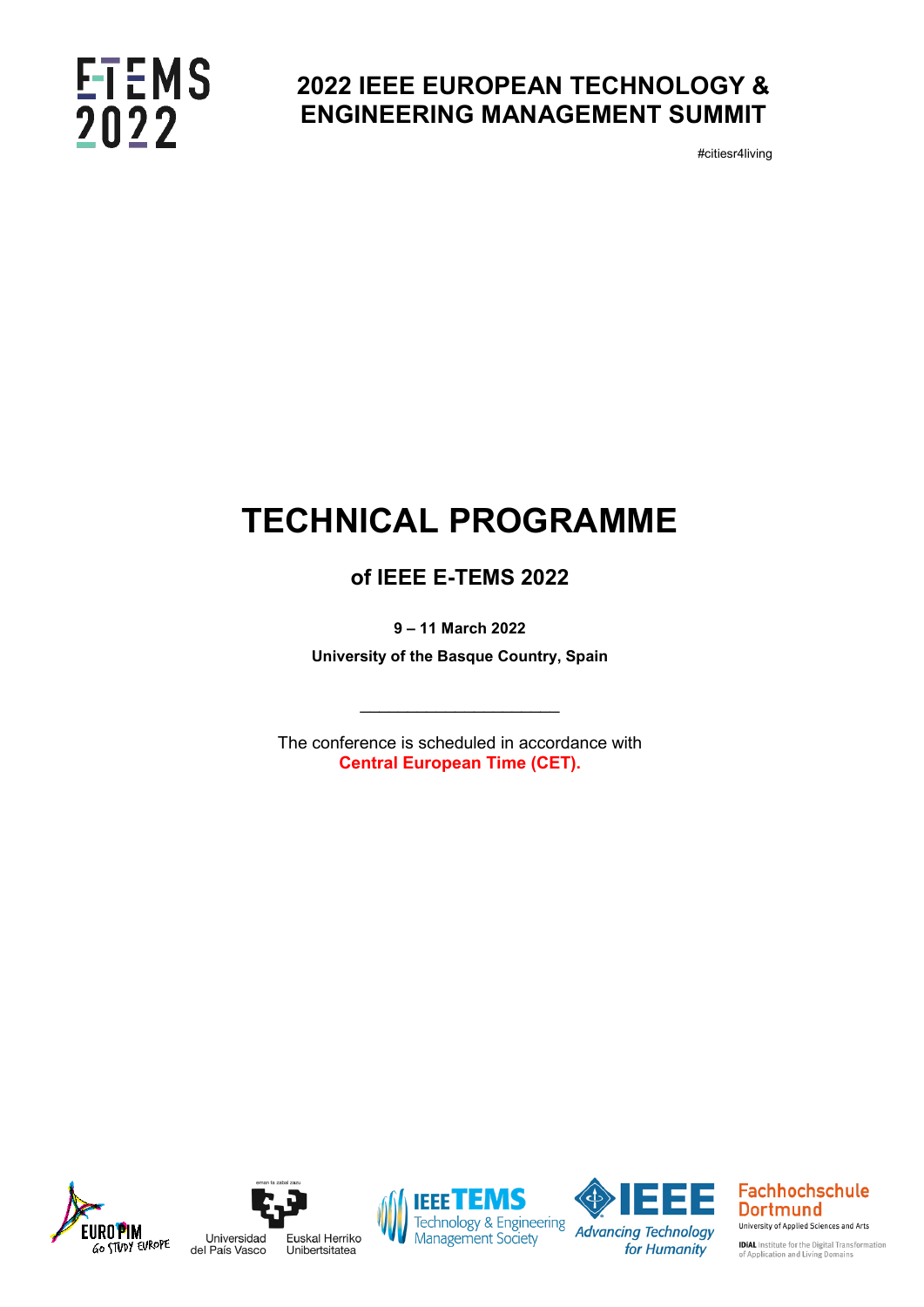## **ETEMS** 2022

### **2022 IEEE EUROPEAN TECHNOLOGY & ENGINEERING MANAGEMENT SUMMIT**

**9 - 11 March 2022, University of the Basque Country, Spain**

#citiesr4living

**IEEE E-TEMS 2021-2025** is a conference series designed to look at critical and emergent issues through the lens of project, technology and engineering management. Over the course of the series, the European Partnership on Project & Innovation Management (EuroPIM) will bring research, practitioner and industry perspectives to emphasize the social accountability that must be associated with project management, digital transformation and smart cities. Each event will aim at delivering a hybrid conference model (with both virtual and in-person) and include international experts, educational workshops, doctoral symposia, poster sessions and dialogues amongst our EuroPIM partners. **IEEE E-TEMS 2022** is the second of the series and we sincerely welcome you to consider the details of this programme, how these insights can affect your research and project activities and how, most especially, you can see yourself contributing to future events.

We look forward to seeing you during the series!

#### **Chairs & Organising Committee:**

- Beverly Pasian
- **Jose Ramon Otegi-Olaso**
- Carsten Wolff
- Anna Badasian
- Nargiza Mikhridinova
- Alexia Nalewaik
- **I**lanire Taboada

#### **Organising Team:**

- Abouzar Daneshpajouh
- Aleksandra Galiakhmetova
- Anastasiya Kurylchyk
- Areej Aldaghamin
- Carolina Cruz Villazón
- Elena Schräder
- Jon Aretxaga Díaz del Rio
- Jorge Maldonado Carranza
- Jose Ignacio Zuazo Urionabarrenechea
- **Iuliia Mende**
- Maialen Castaño
- **Matthias Smukal**
- Mercedes Bayona Moyano
- Olatz Etxaniz Mendiguren
- Rocío Carrillo
- Sabina Eichel

#### **Programme Committee:**

- **Bassam Hussein**
- **Bertha Joseph Ngereja**
- **Beverly Pasian**
- Carsten Wolff
- Chinwi Mabere
- Christian Reimann
- Christoph Juergenhake
- Claudia Doering
- Florian Rademacher
- Galyna Tabunshchyk
- **Harkaitz Eguiraun**
- **Holger Timinger**
- Iñaki Zuazo
- **Jose Ramon Otegi-Olaso**
- Kanesan AL Muthusamy
- Luis Ruiz Minguela
- Lydia Kaiser
- **Maider Iturrondobeitia**
- Markus Schmidtner
- Nigel Williams
- Olatz Etxaniz
- Olena Verenych
- Peter Arras
- Rikardo Minguez
- Rolando Bautista Montesano
- Rūta Čiutienė
- **Semih Severengiz**
- Sergey Bushuyev
- Thomas Holzmann
- Urtzi Llano
- **Uwe Grossmann**

#### **Special Guests:**

- Aaron Shenhar
- Ane Miren Ibañez Zugazaga
- Asier Abaunza Robles
- **Bassam Hussein**
- Dennie Jansen
- Dirk Ahlers
- Egle Radvile
- Elena Vitkauskaite
- Federico Perez
- **Markus Schmidtner**
- Lydia Kaiser
- **Nigel Williams**
- Peter Arras
- Robert Bierwolf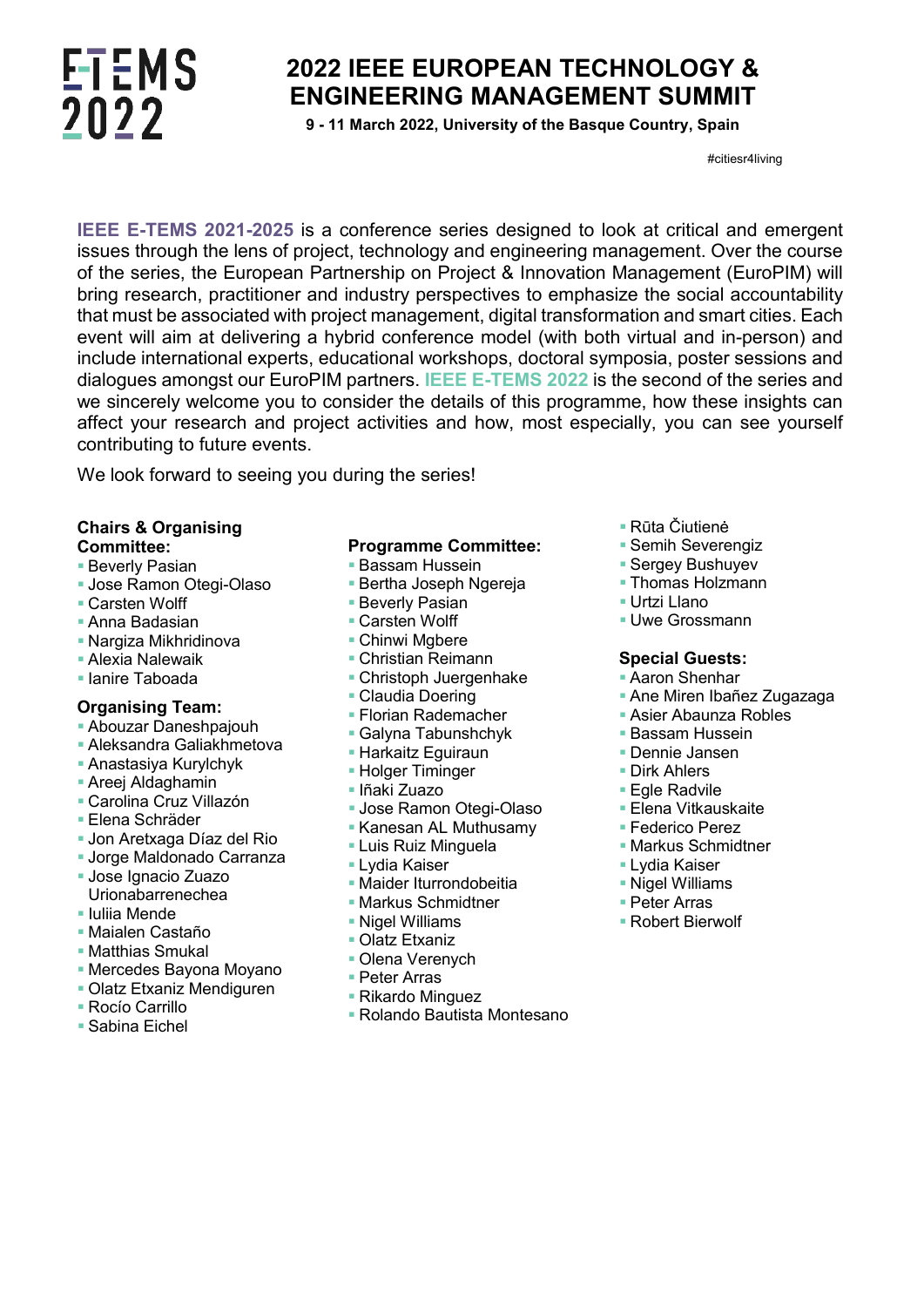

### **2022 IEEE EUROPEAN TECHNOLOGY & ENGINEERING MANAGEMENT SUMMIT**

**9 - 11 March 2022, University of the Basque Country, Spain**

#citiesr4living

### **SCHEDULE**

Time Zone: **Central European Time (CET)**

| Time        | <b>Wednesday, 09.03.2022</b>                                  | <b>Thursday, 10.03.2022</b><br>Time |                                                                                           | Time                                                          | Friday, 11.03.2022 |                                                                                              |
|-------------|---------------------------------------------------------------|-------------------------------------|-------------------------------------------------------------------------------------------|---------------------------------------------------------------|--------------------|----------------------------------------------------------------------------------------------|
| 09:30-10:00 | Opening of the conference                                     |                                     |                                                                                           |                                                               | 09:30-10:30        | Keynote: INT - What Makes a City Smart?<br>(It's Not Technology)                             |
| 10:00-11:00 | Keynote: Bilbao, a Complete Smart City<br>Project             | 10:30-11:30                         | <b>Collaborative Smart City Projects</b>                                                  |                                                               | 10:30-11:30        | Poster & Video Discussions: Achieving<br>Quality of Life in Smart Cities                     |
| 11:00-11:20 | Virtual guided tour around Bilbao + break                     | 11:30-11:50                         | Virtual guided tour around Bilbao + break                                                 |                                                               | 11:30-11:50        | Virtual guided tour around Bilbao + break                                                    |
| 11:20-12:20 | <b>Sustainable Smart Cities</b>                               | 11:50-12:50                         | Workshop: Parameters that influence<br>project management decisions                       |                                                               | 11:50-12:50        | <b>Educational Potential in Smart Cities</b>                                                 |
| 12:20-13:30 | Live cooking from Bilbao for our lunchtime                    | 12:50-13:50                         | Live cooking from Bilbao for our lunchtime                                                |                                                               | 12:50-13:30        | Live cooking from Bilbao for our lunchtime                                                   |
| 13:30-14:30 | Workshop: Responsible Project Data<br>Analytics               | 13:50-14:20                         | Citizens perspective of Bilbao                                                            |                                                               | 13:30-14:00        | Continuing the Dortmund story                                                                |
| 14:30-15:00 | Continuing the Trondheim story                                | 14:20-15:20                         | Technologies Enabling Quality of Life                                                     |                                                               | 14:00-14:30        | Continuing the Lithuania story                                                               |
| 15:00-15:30 | Continuing the Belgium story                                  |                                     |                                                                                           |                                                               | 14:30-15:30        | New Student Journal: PMRP                                                                    |
| 15:30-16:00 | Virtual guided tour around Bilbao + break                     | 15:20-15:40                         | Virtual quided tour around Bilbao + break                                                 |                                                               | 15:30-15:40        | Virtual guided tour around Bilbao + break                                                    |
| 16:00-17:00 | Showcase presentations: Bilbao Smart City                     | 15:40-16:40                         | Doctoral Workshop: Smart Cities as sys-<br>tems of systems                                |                                                               | 15:40-16:10        | Writing a QoL Research Agenda                                                                |
| 17:00-18:00 | Quality of life: Projects from Bilbao and<br>around the world | 16:40-17:40                         | Poster & Video Dis-<br>cussions: Technolo-<br>gies for Responsible<br><b>Smart Cities</b> | Doctoral Workshop:<br>Smart Cities as sys-<br>tems of systems | 16:10-16:30        | Panel Discussion "What will this<br>IEEE E-TEMS series be talking about<br>in next 3 years?" |
|             |                                                               |                                     |                                                                                           |                                                               | 16:30-17:00        | Award session + Closure of the Conference                                                    |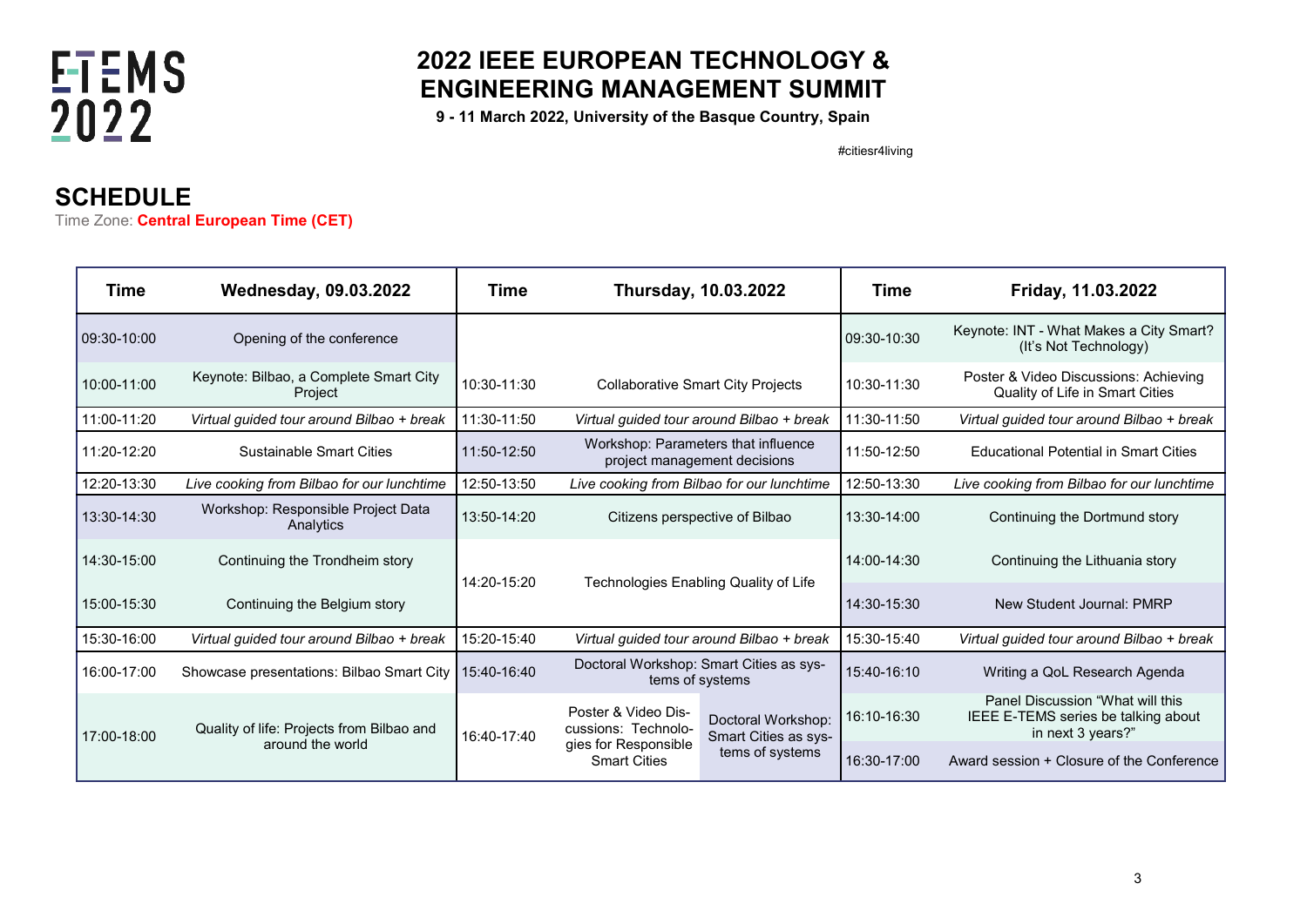# **FTEMS**<br>2022

### **2022 IEEE EUROPEAN TECHNOLOGY & ENGINEERING MANAGEMENT SUMMIT**

**9 - 11 March 2022, University of the Basque Country, Spain**

#citiesr4living

## **FORMAT TYPES OF PAPERS PRESENTATION**

### **LIVE/ONLINE PRESENTATIONS:**

| <b>2 Digital Sustainability Canvas as an Assessment Tool for Digital Transformation Projects in</b> |
|-----------------------------------------------------------------------------------------------------|
| Education<br>(Jorge Maldonado-Carranza, Jose Ramon Otegi-Olaso)                                     |
| 29 Extending the Capstone Model for Social Good                                                     |
| (Louis J Taborda)                                                                                   |
| 47 Development of a Holistic Care Platform in the Smart City Environment: Implications for          |
| <b>Business Models and Data Usage Concepts</b>                                                      |
| (Jelena Bleja, Tim Krüger, Sara Neumann, Lars Engelmann, Uwe Grossmann)                             |
| 12 Process Mining in Project Management for Smart Cities                                            |
| (Kevin Zebro, Holger Timinger)                                                                      |
| 26 English Language Communication in Agile Cross-Border Projects: Implications on Virtual           |
| <b>Learning Settings</b>                                                                            |
| (Ainur Baizhanova, Olha Mikhieieva, Zhibek Tleshova, Carsten Wolff)                                 |
| 34 Smart Cities: Through Projects to Resist Entropy                                                 |
| (Sergey Bushuyev, Natalia Bushuyeva, Svitlana Onyshchenko, Inna Khodikova)                          |
| 53 Teaching Smart City: A Contribution to Advance the Topic of "Smart City" in Academic             |
| Education                                                                                           |
| (Rebecca Hegemann-Rockel, Thorsten Ruben)                                                           |
| 15 Artificial Intelligence for Smart Cities: Comparing Latency in Edge and Cloud Computing          |
| (Ben Naets, Willem Raes, Rembrandt Devillé, Catherine Middag, Nobby Stevens, Ben                    |
| Minnaert)<br>24 Safety vs Privacy: Findings from a Smart Grid Digitalization Project in Norway      |
| (Kristian Kanneløning, Arne Roar Nygård, Sokratis Katsikas, Bassam Hussein)                         |
| 36 Transparency in Digital-Citizens Interfaces Through Blockchain Technology: BBBlockchain          |
| for Participation Processes in Urban Planning                                                       |
| (Beatrice letto, Kerstin Eisenhut, Robert Muth, Jochen Rabe, Florian Tschorsch)                     |
| 39 How Can Informatics Be Used to Address the Wicked Problem of Urban Mobility System               |
| Design?                                                                                             |
| (Tristan Stull, Jean-Pierre Kuilboer)                                                               |
| 11 Multilevel E-portfolio Model in the System of Advanced Training of Academic Staff in             |
| Uzbekistan                                                                                          |
| (Feruza Saidova, Feruza Zakirova, Azizjon Eminov, Golibjon Otamurodov)                              |
| 37 A General Description of Virtual Power Plants as Smart Manager in Power Systems                  |
| (Jaime Fernando Venegas-Zarama, Jose Ignacio Muñoz-Hernandez)                                       |
| <b>51 Mapping the Platforms in Higher Education - A Systematic Literature Review</b>                |
| (Finn Reiche)                                                                                       |
| 54 Learning and Education in Digital Age: What is an Expectation of the Ukrainian                   |
| Community?                                                                                          |
| (Christian Reimann, Olena Verenych, Polina Repka)                                                   |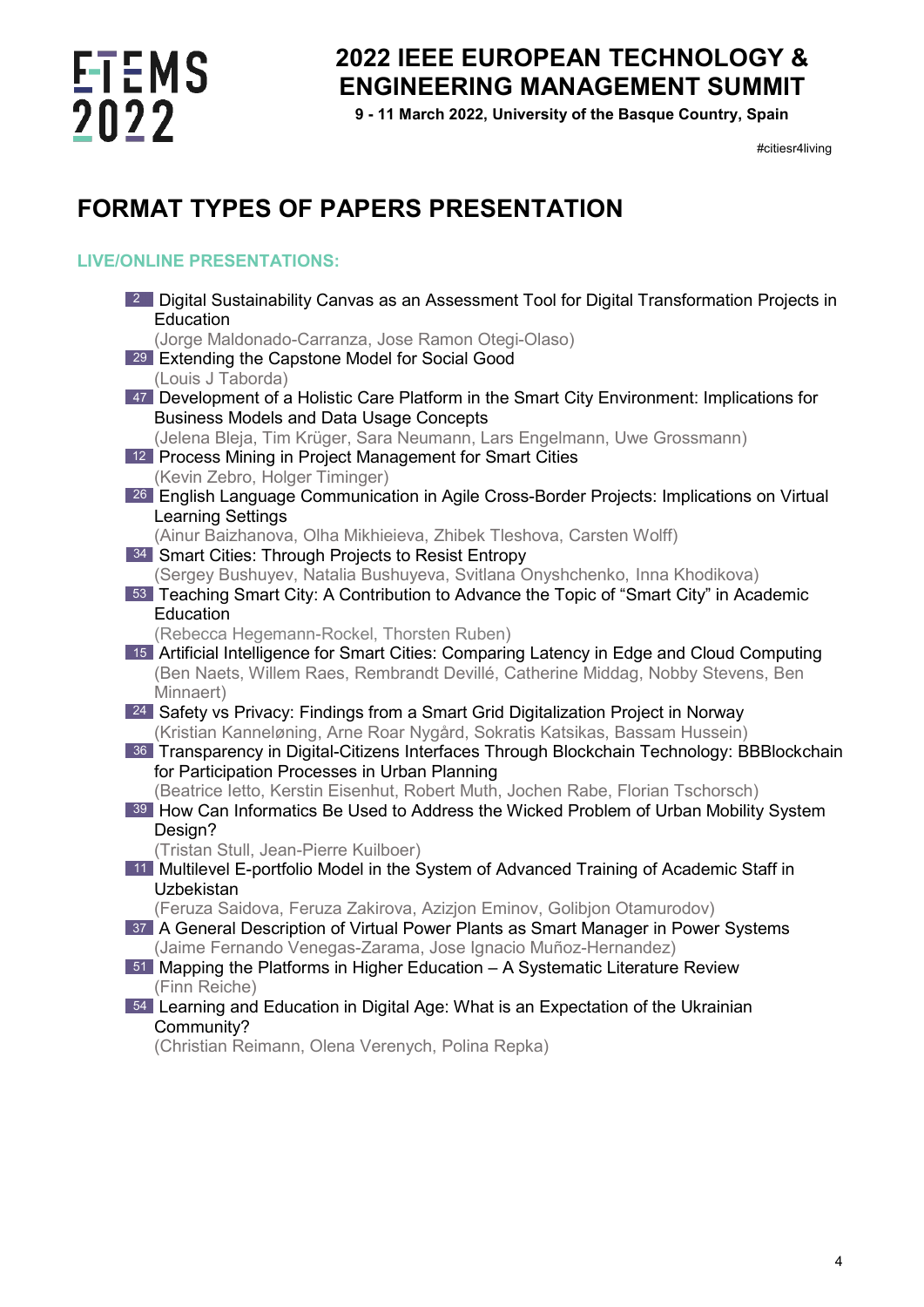## **FTEMS**<br>2022

### **2022 IEEE EUROPEAN TECHNOLOGY & ENGINEERING MANAGEMENT SUMMIT**

**9 - 11 March 2022, University of the Basque Country, Spain**

#citiesr4living

#### **POSTERS:**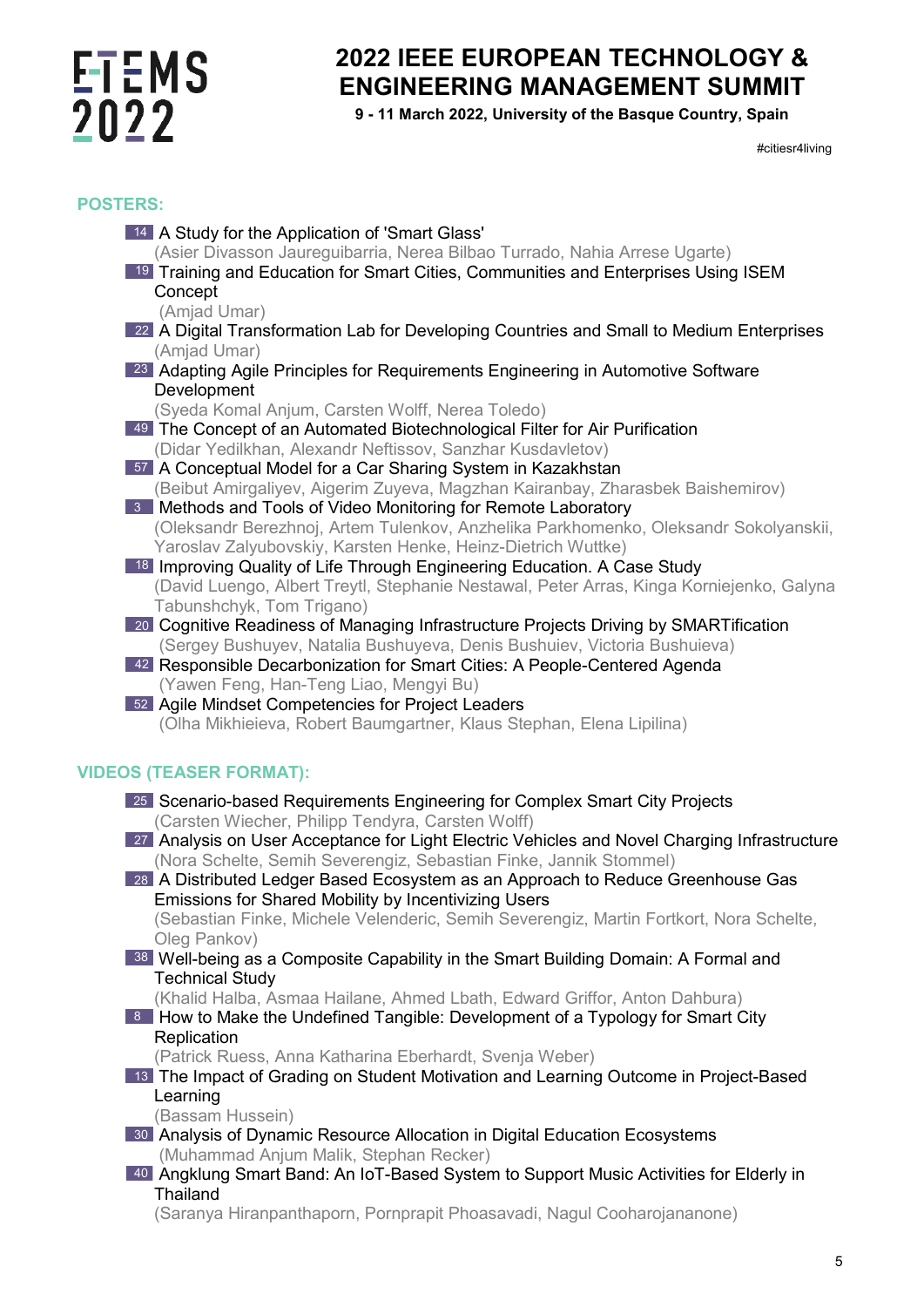

### **2022 IEEE EUROPEAN TECHNOLOGY & ENGINEERING MANAGEMENT SUMMIT**

**9 - 11 March 2022, University of the Basque Country, Spain**

#citiesr4living

### **WEDNESDAY, 9.03.2022**

- **09:30 - 10:00** Opening of the Conference
- **10:00 - 11:00** Keynote: Bilbao, a Complete Smart City Project **Asier Abaunza Robles - Bilbao City Council**
- **11:00 - 11:20** Virtual guided tour around Bilbao + break
- **11:20 - 12:20 Sustainable Smart Cities** (live/online presentations) (Chair: Jose Ramon Otegi Olaso) Digital Sustainability Canvas as an Assessment Tool for Digital Transformation 2 Projects in Education
	- (Jorge Maldonado-Carranza, Jose Ramon Otegi-Olaso)
	- Extending the Capstone Model for Social Good 29 (Louis J Taborda)
	- 47 Development of a Holistic Care Platform in the Smart City Environment: Implications for Business Models and Data Usage Concepts (Jelena Bleja, Tim Krüger, Sara Neumann, Lars Engelmann, Uwe Grossmann)
- **12:20 - 13:30** Live cooking from Bilbao for our lunchtime
- **13:30 - 14:30** Workshop: Responsible Project Data Analytics Nigel Williams
- **14:30 - 15:00** Continuing the Trondheim story Bassam Hussein and Dirk Ahlers
- **15:00 - 15:30** Continuing the Belgium story **Peter Arras and Dennie Jansen**
- **15:30 - 16:00** Virtual guided tour around Bilbao + break
- **16:00 - 17:00** Showcase presentations: Bilbao Smart City Ane Miren Ibañez Zugazaga - BilbaoTIK
- **17:00 - 18:00** Panel Discussion: **Quality of Life: Projects from Bilbao and Around the World Beverly Pasian**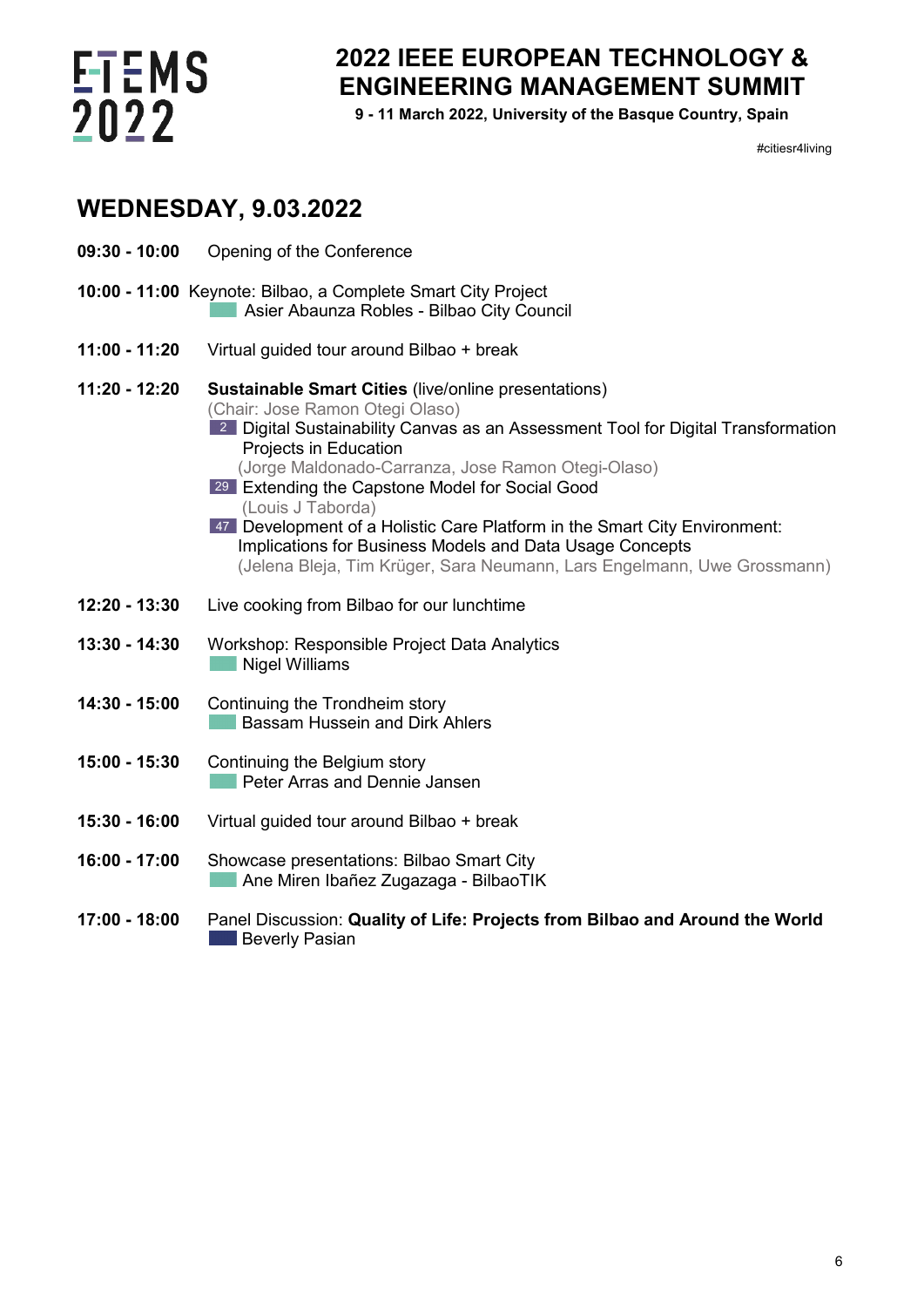

### **2022 IEEE EUROPEAN TECHNOLOGY & ENGINEERING MANAGEMENT SUMMIT**

**9 - 11 March 2022, University of the Basque Country, Spain**

#citiesr4living

### **THURSDAY, 10.03.2022**

| $10:30 - 11:30$ | <b>Collaborative Smart City Projects (live/online presentations)</b><br>(Chair: Luis Ruiz Minguela)<br>26 English Language Communication in Agile Cross-Border Projects: Implications<br>on Virtual Learning Settings<br>(Ainur Baizhanova, Olha Mikhieieva, Zhibek Tleshova, Carsten Wolff)<br>53 Teaching Smart City: A Contribution to Advance the Topic of "Smart City" in<br><b>Academic Education</b><br>(Rebecca Hegemann-Rockel, Thorsten Ruben)<br>12 Process Mining in Project Management for Smart Cities<br>(Kevin Zebro, Holger Timinger)<br>34 Smart Cities: Through Projects to Resist Entropy<br>(Sergey Bushuyev, Natalia Bushuyeva, Svitlana Onyshchenko, Inna Khodikova)                                                                                                                                                                 |
|-----------------|-------------------------------------------------------------------------------------------------------------------------------------------------------------------------------------------------------------------------------------------------------------------------------------------------------------------------------------------------------------------------------------------------------------------------------------------------------------------------------------------------------------------------------------------------------------------------------------------------------------------------------------------------------------------------------------------------------------------------------------------------------------------------------------------------------------------------------------------------------------|
| $11:30 - 11:50$ | Virtual guided tour around Bilbao + break                                                                                                                                                                                                                                                                                                                                                                                                                                                                                                                                                                                                                                                                                                                                                                                                                   |
| 11:50 - 12:50   | Workshop: Parameters that Influence Project Management Decisions<br>Markus Schmidtner                                                                                                                                                                                                                                                                                                                                                                                                                                                                                                                                                                                                                                                                                                                                                                       |
| $12:50 - 13:50$ | Live cooking from Bilbao for our lunchtime                                                                                                                                                                                                                                                                                                                                                                                                                                                                                                                                                                                                                                                                                                                                                                                                                  |
| 13:50 - 14:20   | <b>Citizens perspective of Bilbao</b><br>Ane Miren Ibañez Zugazaga                                                                                                                                                                                                                                                                                                                                                                                                                                                                                                                                                                                                                                                                                                                                                                                          |
| 14:20 - 15:20   | Technologies Enabling Quality of Life (live/online presentations)<br>(Chair: Beverly Pasian)<br>15 Artificial Intelligence for Smart Cities: Comparing Latency in Edge and Cloud<br>Computing<br>(Ben Naets, Willem Raes, Rembrandt Devillé, Catherine Middag, Nobby<br>Stevens, Ben Minnaert)<br>24 Safety vs Privacy: Findings from a Smart Grid Digitalization Project in Norway<br>(Kristian Kanneløning, Arne Roar Nygård, Sokratis Katsikas, Bassam Hussein)<br>36 Transparency in Digital-Citizens Interfaces Through Blockchain Technology:<br>BBBlockchain for Participation Processes in Urban Planning<br>(Beatrice letto, Kerstin Eisenhut, Robert Muth, Jochen Rabe, Florian<br>Tschorsch)<br>39 How Can Informatics Be Used to Address the Wicked Problem of Urban<br><b>Mobility System Design?</b><br>(Tristan Stull, Jean-Pierre Kuilboer) |
| 15:20 - 15:40   | Virtual guided tour around Bilbao + break                                                                                                                                                                                                                                                                                                                                                                                                                                                                                                                                                                                                                                                                                                                                                                                                                   |

**15:40 - 17:40** Doctoral Workshop: **Smart Cities as Systems of Systems** (Chair: Lydia Kaiser)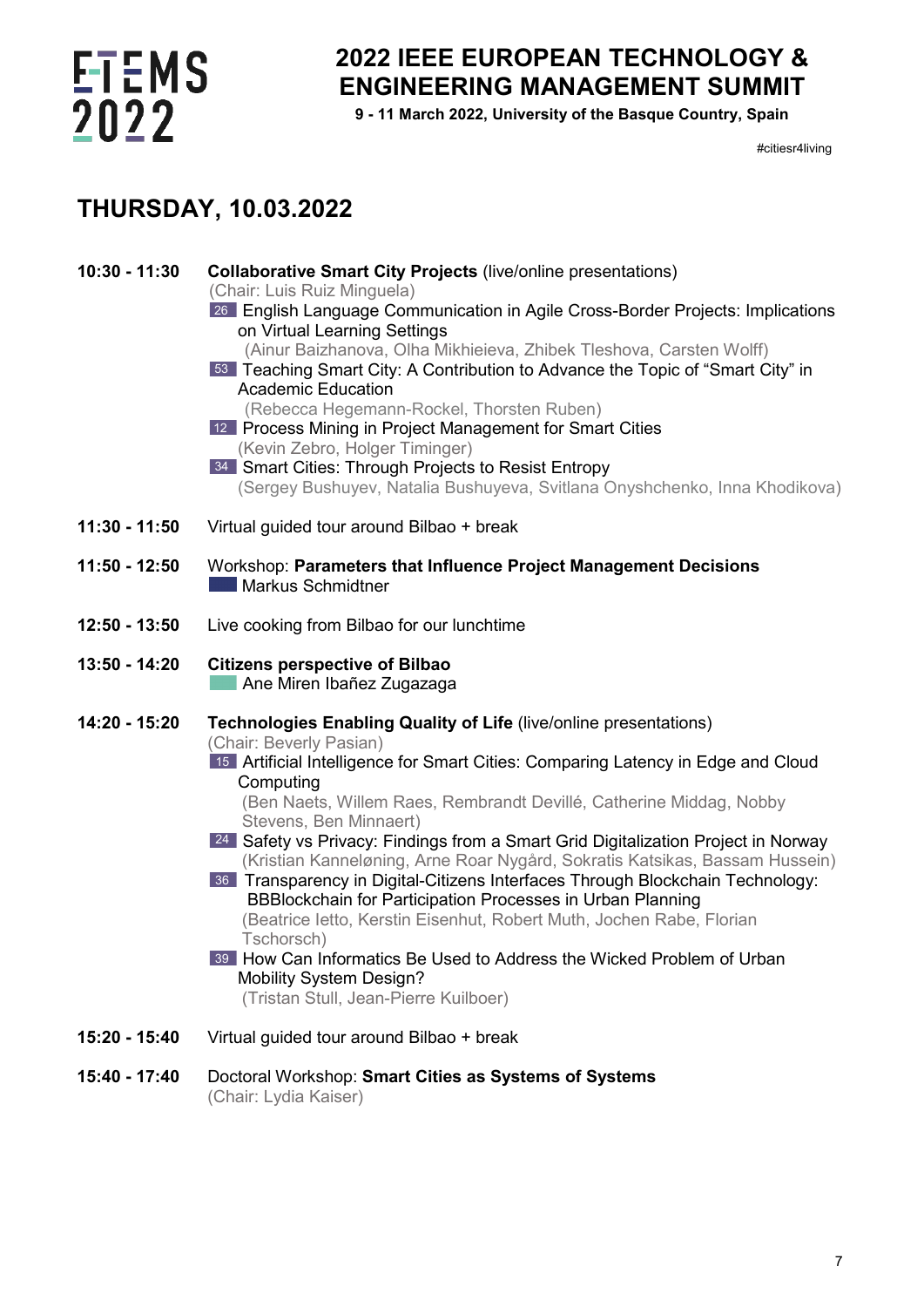# **ETEMS**<br>2022

### **2022 IEEE EUROPEAN TECHNOLOGY & ENGINEERING MANAGEMENT SUMMIT**

**9 - 11 March 2022, University of the Basque Country, Spain**

#citiesr4living

| 16:40 - 17:40 | Poster & Video Discussions: Technologies for Responsible Smart Cities<br>(Chair: Alexia Nalewaik) |  |  |  |  |  |
|---------------|---------------------------------------------------------------------------------------------------|--|--|--|--|--|
|               | 14 A Study for the Application of 'Smart Glass'                                                   |  |  |  |  |  |
|               | (Asier Divasson Jaureguibarria, Nerea Bilbao Turrado, Nahia Arrese Ugarte)                        |  |  |  |  |  |
|               | <sup>19</sup> Training and Education for Smart Cities, Communities and Enterprises Using          |  |  |  |  |  |
|               | <b>ISEM Concept</b>                                                                               |  |  |  |  |  |
|               | (Amjad Umar)                                                                                      |  |  |  |  |  |
|               | 22 A Digital Transformation Lab for Developing Countries and Small to Medium                      |  |  |  |  |  |
|               | <b>Enterprises</b>                                                                                |  |  |  |  |  |
|               | (Amjad Umar)                                                                                      |  |  |  |  |  |
|               | <sup>23</sup> Adapting Agile Principles for Requirements Engineering in Automotive Software       |  |  |  |  |  |
|               | Development                                                                                       |  |  |  |  |  |
|               | (Syeda Komal Anjum, Carsten Wolff, Nerea Toledo)                                                  |  |  |  |  |  |
|               | 49 The Concept of an Automated Biotechnological Filter for Air Purification                       |  |  |  |  |  |
|               | (Didar Yedilkhan, Alexandr Neftissov, Sanzhar Kusdavletov)                                        |  |  |  |  |  |
|               | 57 A Conceptual Model for a Car Sharing System in Kazakhstan                                      |  |  |  |  |  |
|               | (Beibut Amirgaliyev, Aigerim Zuyeva, Magzhan Kairanbay, Zharasbek                                 |  |  |  |  |  |
|               | Baishemirov)                                                                                      |  |  |  |  |  |
|               | 25 Scenario-based Requirements Engineering for Complex Smart City Projects                        |  |  |  |  |  |
|               | (Carsten Wiecher, Philipp Tendyra, Carsten Wolff)                                                 |  |  |  |  |  |
|               | 27 Analysis on User Acceptance for Light Electric Vehicles and Novel Charging                     |  |  |  |  |  |
|               | Infrastructure                                                                                    |  |  |  |  |  |
|               | (Nora Schelte, Semih Severengiz, Sebastian Finke, Jannik Stommel)                                 |  |  |  |  |  |
|               | 28 A Distributed Ledger Based Ecosystem as an Approach to Reduce Greenhouse                       |  |  |  |  |  |
|               | Gas Emissions for Shared Mobility by Incentivizing Users                                          |  |  |  |  |  |
|               | (Sebastian Finke, Michele Velenderic, Semih Severengiz, Martin Fortkort, Nora                     |  |  |  |  |  |
|               | Schelte, Oleg Pankov)                                                                             |  |  |  |  |  |
|               | 38 Well-being as a Composite Capability in the Smart Building Domain: A Formal                    |  |  |  |  |  |
|               | and Technical Study                                                                               |  |  |  |  |  |
|               | (Kholid Holbo, Asmos Hoilang, Abmod Lhoth, Edward Criffor, Anton Dobburo)                         |  |  |  |  |  |

(Khalid Halba, Asmaa Hailane, Ahmed Lbath, Edward Griffor, Anton Dahbura)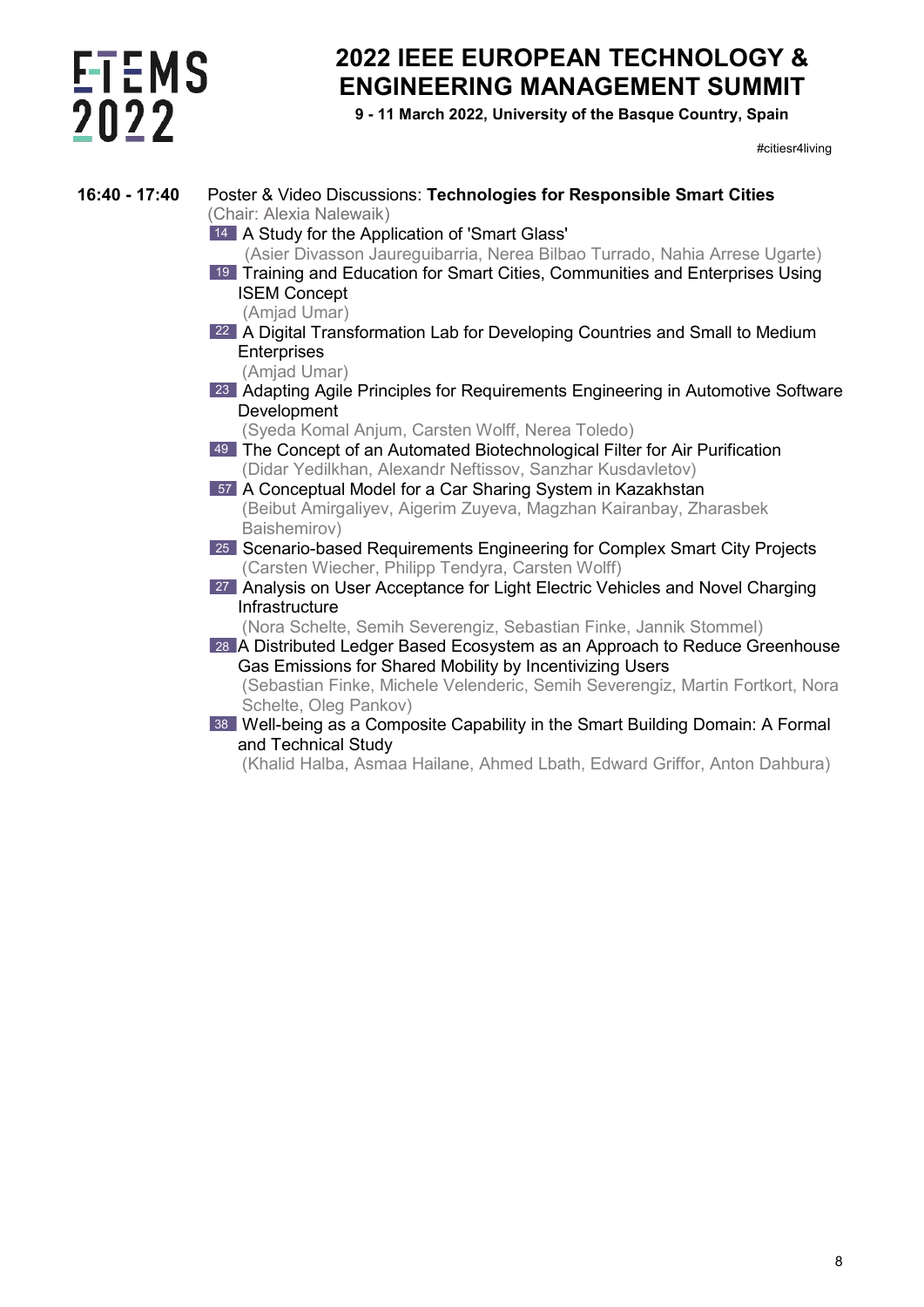## **ETEMS** 2022

### **2022 IEEE EUROPEAN TECHNOLOGY & ENGINEERING MANAGEMENT SUMMIT**

**9 - 11 March 2022, University of the Basque Country, Spain**

#citiesr4living

### **FRIDAY, 11.03.2022**

- **09:30 - 10:30** Keynote: INT What Makes a City Smart? (It's Not Technology) Aaron Shenhar - Rutgers Business School and Technological Leadership Institute
- **10:30 - 11:30** Poster & Video Discussions: **Achieving Quality of Life in Smart Cities** (Chair: Nigel Williams)
	- Methods and Tools of Video Monitoring for Remote Laboratory 3 (Oleksandr Berezhnoj, Artem Tulenkov, Anzhelika Parkhomenko, Oleksandr Sokolyanskii, Yaroslav Zalyubovskiy, Karsten Henke, Heinz-Dietrich Wuttke)
	- Cognitive Readiness of Managing Infrastructure Projects Driving by 20 **SMARTification** 
		- (Sergey Bushuyev, Natalia Bushuyeva, Denis Bushuiev, Victoria Bushuieva)
	- 18 Improving Quality of Life Through Engineering Education. A Case Study (David Luengo, Albert Treytl, Stephanie Nestawal, Peter Arras, Kinga Korniejenko, Galyna Tabunshchyk, Tom Trigano)
	- 42 Responsible Decarbonization for Smart Cities: A People-Centered Agenda (Yawen Feng, Han-Teng Liao, Mengyi Bu)
	- Agile Mindset Competencies for Project Leaders 52 (Olha Mikhieieva, Robert Baumgartner, Klaus Stephan, Elena Lipilina)
	- 8 How to Make the Undefined Tangible: Development of a Typology for Smart City Replication

(Patrick Ruess, Anna Katharina Eberhardt, Svenja Weber)

- The Impact of Grading on Student Motivation and Learning Outcome in Project-13 Based Learning
	- (Bassam Hussein)
- Analysis of Dynamic Resource Allocation in Digital Education Ecosystems 30 (Muhammad Anjum Malik, Stephan Recker)
- 40 Angklung Smart Band: An IoT-Based System to Support Music Activities for Elderly in Thailand

(Saranya Hiranpanthaporn, Pornprapit Phoasavadi, Nagul Cooharojananone)

- **11:30 - 11:50** Virtual guided tour around Bilbao + break
- **11:50 - 12:50 Educational Potential in Smart Cities** (live/online presentations) (Chair: Carsten Wolff)
	- Learning and Education in Digital Age: What is an Expectation of the Ukrainian 54 Community?
		- (Christian Reimann, Olena Verenych, Polina Repka)
	- Mapping the Platforms in Higher Education A Systematic Literature Review 51 (Finn Reiche)
	- Multilevel E-portfolio Model in the System of Advanced Training of Academic 11Staff in Uzbekistan
		- (Feruza Saidova, Feruza Zakirova, Azizjon Eminov, Golibjon Otamurodov)
	- A General Description of Virtual Power Plants as Smart Manager in Power 37 **Systems**

(Jaime Fernando Venegas-Zarama, Jose Ignacio Muñoz-Hernandez)

**12:50 - 13:30** Live cooking from Bilbao for our lunchtime